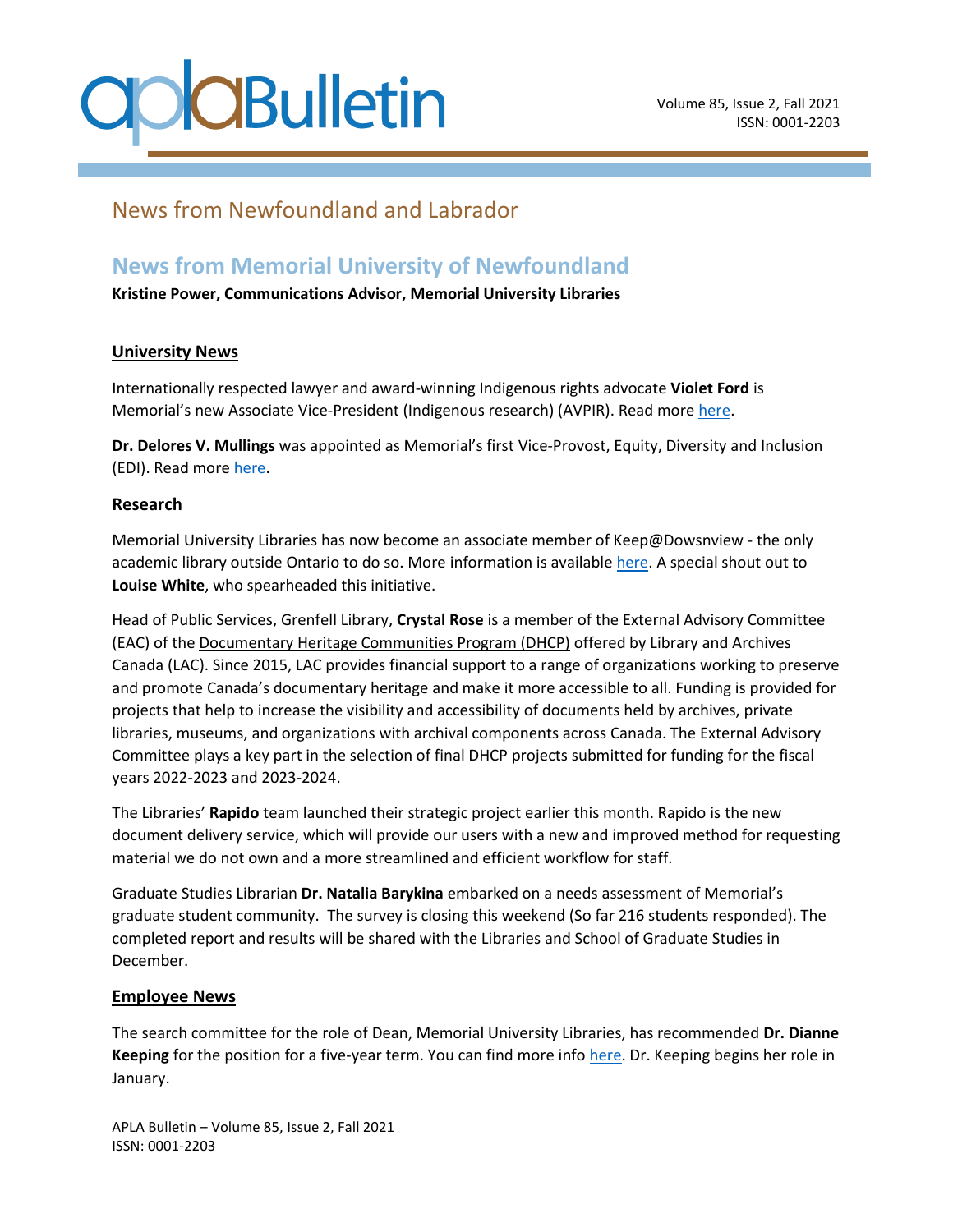## **O**CBulletin

**Victoria Cole** joined Grenfell Library this month as a library assistant.

**Colleen Quigley** returned from her sabbatical on October 4 as Division Head, Archives and Special Collections, QEII Library. Thanks to **Amanda Tiller-Hackett** for filling in while she was away.



The QEII Library's **Joanne Cole** retired in September, but you can currently view her creative talent in the QEII Library, on the walls of the Frist Space Gallery. Her exhibit "[Evolving into](https://www.library.mun.ca/news/FirstSpaceGallery.html)  [Deep Time](https://www.library.mun.ca/news/FirstSpaceGallery.html)" is on display until December 15.

*Joanne's last official day of work with Paulette Noseworthy and Linda White*

**Cindy Cranford** joined the Libraries from Memorial's Financial and Administrative Services. Cindy will eventually be assuming the responsibilities as the Administrative Staff Specialist in QEII, but is currently in the interim role of assistant to the Dean of Libraries.

**Devon Griffin** joined the Centre for Newfoundland Studies back in April. Before that he was the CNS MUCEP student for 2 years.

**Margie Wade** of the QEII Library's Cataloguing and Metadata Division retired in early October.

*QEII Library's Cataloguing and Metadata Division, retirement gathering for Margie Wade.*